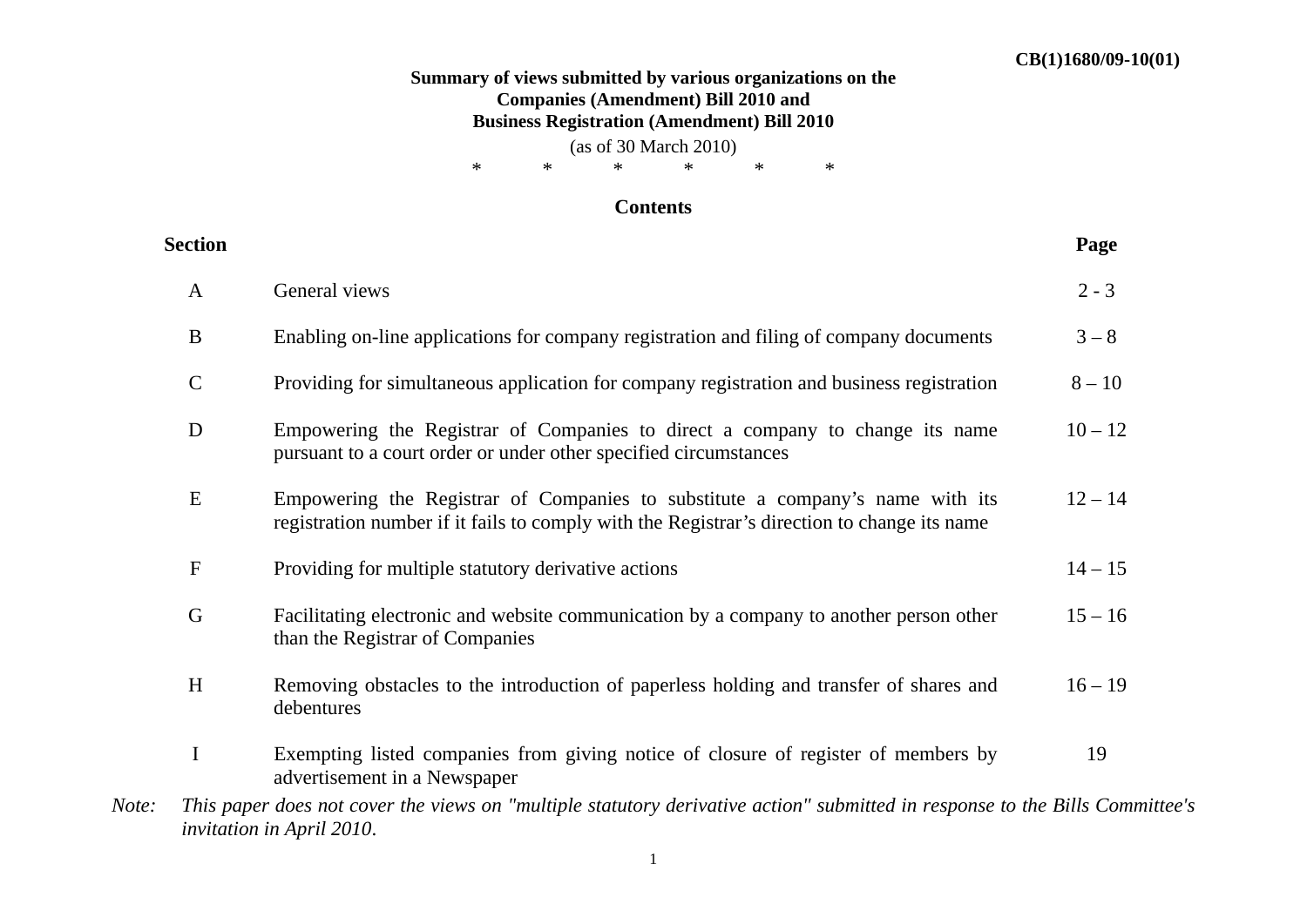## **Abbreviations for Organizations :**

| <b>HKICS</b> | The Hong Kong Institute of Chartered Secretaries               |
|--------------|----------------------------------------------------------------|
| <b>REDA</b>  | The Real Estate Developers Association of Hong Kong            |
| <b>TSL</b>   | <b>Tricor Services Limited</b>                                 |
| <b>LSHK</b>  | The Law Society of Hong Kong                                   |
| <b>BCC</b>   | The British Chamber of Commerce in Hong Kong                   |
| <b>HKCMA</b> | The Chinese Manufacturers' Association of Hong Kong            |
| <b>CGCC</b>  | The Chinese General Chamber of Commerce                        |
| <b>SCAA</b>  | The Society of Chinese Accountants and Auditors                |
| <b>SMEDA</b> | Hong Kong Small and Medium Enterprises Development Association |
| EY           | Eirene YEUNG (Panel member of the HKICS)                       |

| <b>Organizations</b> | <b>Views/Concerns</b>                                                                                                                                                                                                     | <b>Response by the Administration</b>                                                                                                                                                                              |
|----------------------|---------------------------------------------------------------------------------------------------------------------------------------------------------------------------------------------------------------------------|--------------------------------------------------------------------------------------------------------------------------------------------------------------------------------------------------------------------|
| A. General views     |                                                                                                                                                                                                                           |                                                                                                                                                                                                                    |
| <b>LSHK</b>          | introduction<br>Companies<br>Welcomes<br>the<br>the<br>of<br>(Amendment) Bill 2010, which proposes interim measures<br>to strengthen the power of the Registrar of Companies in<br>the process of companies registration. | We consider the measures contained in the<br>Companies (Amendment) Bill 2010 would<br>be effective in tackling the problems of<br>"shadow companies". Nevertheless, we will<br>keep in view the operation of these |
|                      | Yet to see how the new provisions under the Companies<br>(Amendment) Bill 2010 will be implemented and their  <br>effectiveness in tackling the problem of "shadow<br>companies".                                         | measures and would consider further steps<br>to strengthen the company name regime<br>where necessary.                                                                                                             |
|                      | The Administration should not close its door to further<br>amendments to the Companies Ordinance if this becomes<br>necessary in the future, especially as part of the second<br>phase rewrite of the Ordinance.          |                                                                                                                                                                                                                    |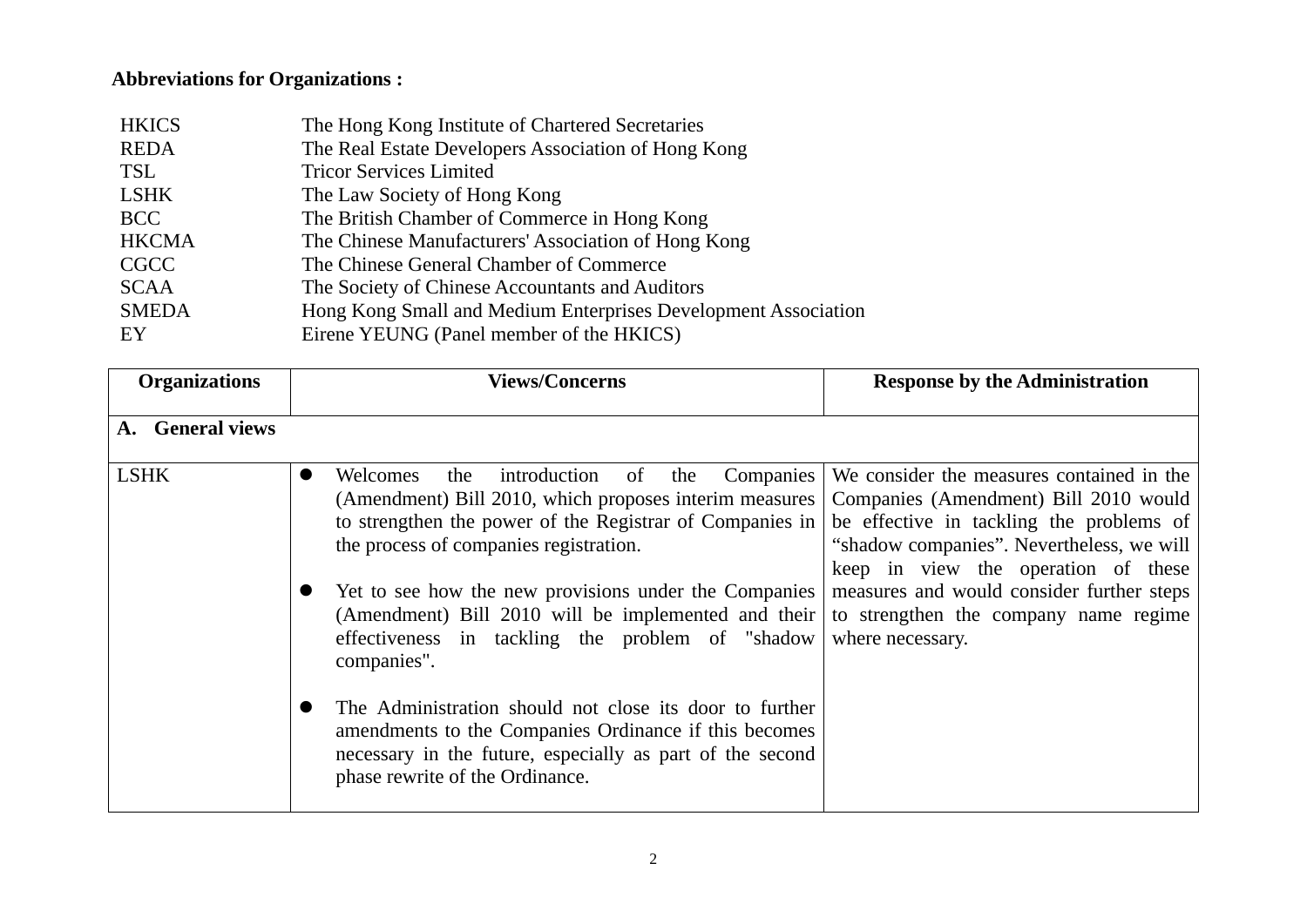| <b>BCC</b>                                                                                | There was no previous hint about the initiative of on-line<br>company registration in previous consultations<br>on<br>Company Ordinance conducted in the last few years.                                                   | To tie in with the implementation of the<br>Phase Two of the Integrated Companies<br>Registry Information System ("ICRIS II")                                                  |  |  |
|-------------------------------------------------------------------------------------------|----------------------------------------------------------------------------------------------------------------------------------------------------------------------------------------------------------------------------|--------------------------------------------------------------------------------------------------------------------------------------------------------------------------------|--|--|
|                                                                                           | Many overseas people are surprised to find out Hong<br>Kong's incorporation system is still paper-based.                                                                                                                   | in early 2011, legislative amendments to the<br>Companies Ordinance ("CO") to provide<br>for electronic company registration and                                               |  |  |
|                                                                                           | At present completely electronic statutory records are not                                                                                                                                                                 | filing of companies are included in the<br>Companies (Amendment) Bill 2010 ahead<br>of the CO rewrite exercise. The proposal                                                   |  |  |
|                                                                                           | envisaged, and BCC would endorse the continuation of the<br>'company kit' for a private Hong Kong company. In<br>practice, on-line information about companies and<br>searches will continue to be used rather than public | will provide a more efficient option for<br>company registration in addition to the<br>existing<br>paper-based<br>regime,<br>where<br>companies can be incorporated within one |  |  |
|                                                                                           | inspection of actual statutory records at the registered<br>office.                                                                                                                                                        | day on-line.                                                                                                                                                                   |  |  |
| <b>HKCMA</b>                                                                              | The proposed legislative amendments will facilitate the<br>conduct of business, encourage the use of information<br>technology, and are in line with the idea of environmental<br>protection.                              | Noted.                                                                                                                                                                         |  |  |
| EY                                                                                        | Support the legislative<br>changes proposed in the<br>amendment bills.                                                                                                                                                     | Noted.                                                                                                                                                                         |  |  |
| B. Enabling on-line applications for company registration and filing of company documents |                                                                                                                                                                                                                            |                                                                                                                                                                                |  |  |
| <b>HKCMA</b>                                                                              | Support the initiative.                                                                                                                                                                                                    | Noted.                                                                                                                                                                         |  |  |
| <b>REDA</b>                                                                               | Welcome the initiative.                                                                                                                                                                                                    | Noted.                                                                                                                                                                         |  |  |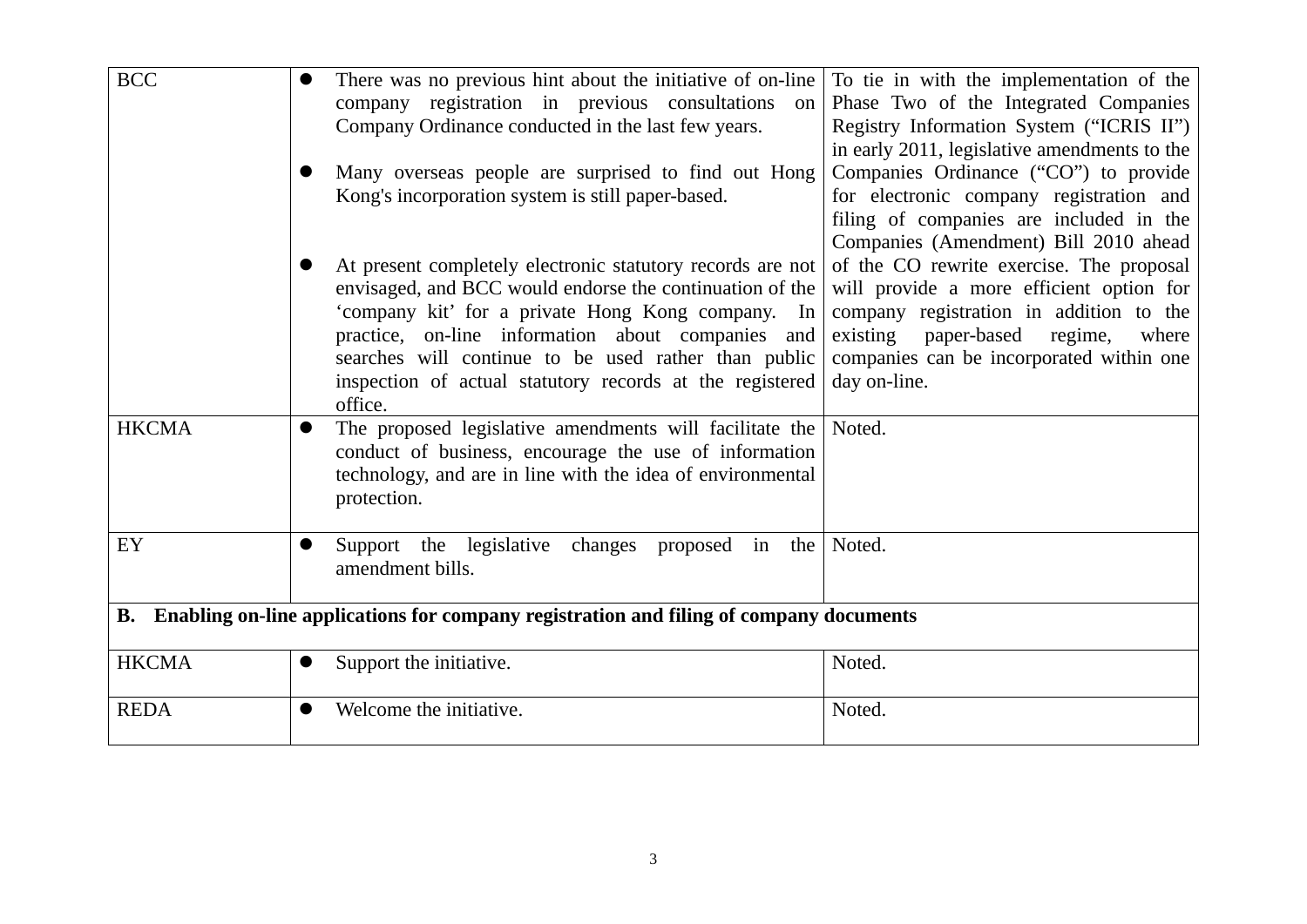| <b>SCAA</b>  | Support the initiative to enhance efficiency<br>and<br>convenience of the company registration process.                                                                                                                                                                                                                                                                                                                                                                                            | Under the proposed electronic regime for<br>company incorporation and documents<br>delivery, the Companies Registry ("CR")                                                                                                                                                                                                                                                                                                                                 |
|--------------|----------------------------------------------------------------------------------------------------------------------------------------------------------------------------------------------------------------------------------------------------------------------------------------------------------------------------------------------------------------------------------------------------------------------------------------------------------------------------------------------------|------------------------------------------------------------------------------------------------------------------------------------------------------------------------------------------------------------------------------------------------------------------------------------------------------------------------------------------------------------------------------------------------------------------------------------------------------------|
|              | To align with the standards recommended by the Financial<br>Action Task Force on Money Laundering (FATF), it is the<br>current practice of accountants to verify the background of<br>the clients who want to set up a new company by<br>understanding the purposes and operations of their<br>business, obtaining documentary proof of their identities<br>and addresses and, for corporate clients, obtaining the<br>certificate of good standing for identifying shareholders<br>and directors. | will put in place a registration system to<br>require any person using the ICRIS to<br>register as registered users. To complete<br>the registration, the user has to provide to<br>the CR a copy of his/her HKID/passport<br>(for individuals), the company registration<br>number (for body corporates registered in<br>Hong Kong) or a copy of the certificate of<br>incorporation issued by the authorities in<br>the place of incorporation (for body |
|              | In implementing the electronic company registration<br>process, the Companies Registry should not lose sight of<br>the need to include the above verification procedures.                                                                                                                                                                                                                                                                                                                          | corporates incorporated outside<br>Hong<br>Kong). Such documents will provide<br>information on the identities of the ICRIS<br>users.                                                                                                                                                                                                                                                                                                                      |
| EY           | Welcome the initiative because it promotes the use of Noted.<br>$\bullet$<br>information technology and environmentally-friendly<br>practices and saves company expenditure on printing and<br>postage.                                                                                                                                                                                                                                                                                            |                                                                                                                                                                                                                                                                                                                                                                                                                                                            |
| <b>SMEDA</b> | It is better to retain the current practice of the company<br>registration process. The individuals or companies acting<br>as corporate founders should either complete the<br>registration process in person or have their identities and<br>addresses verified by some professionals such as lawyers,<br>accountants and company secretaries.                                                                                                                                                    | The proposal to provide for electronic<br>company registration will allow companies<br>to be incorporated within one day on-line.<br>This facilitates the starting of a business in<br>Hong Kong and puts Hong Kong on a par<br>with other major comparable jurisdictions<br>like the UK and Singapore.                                                                                                                                                    |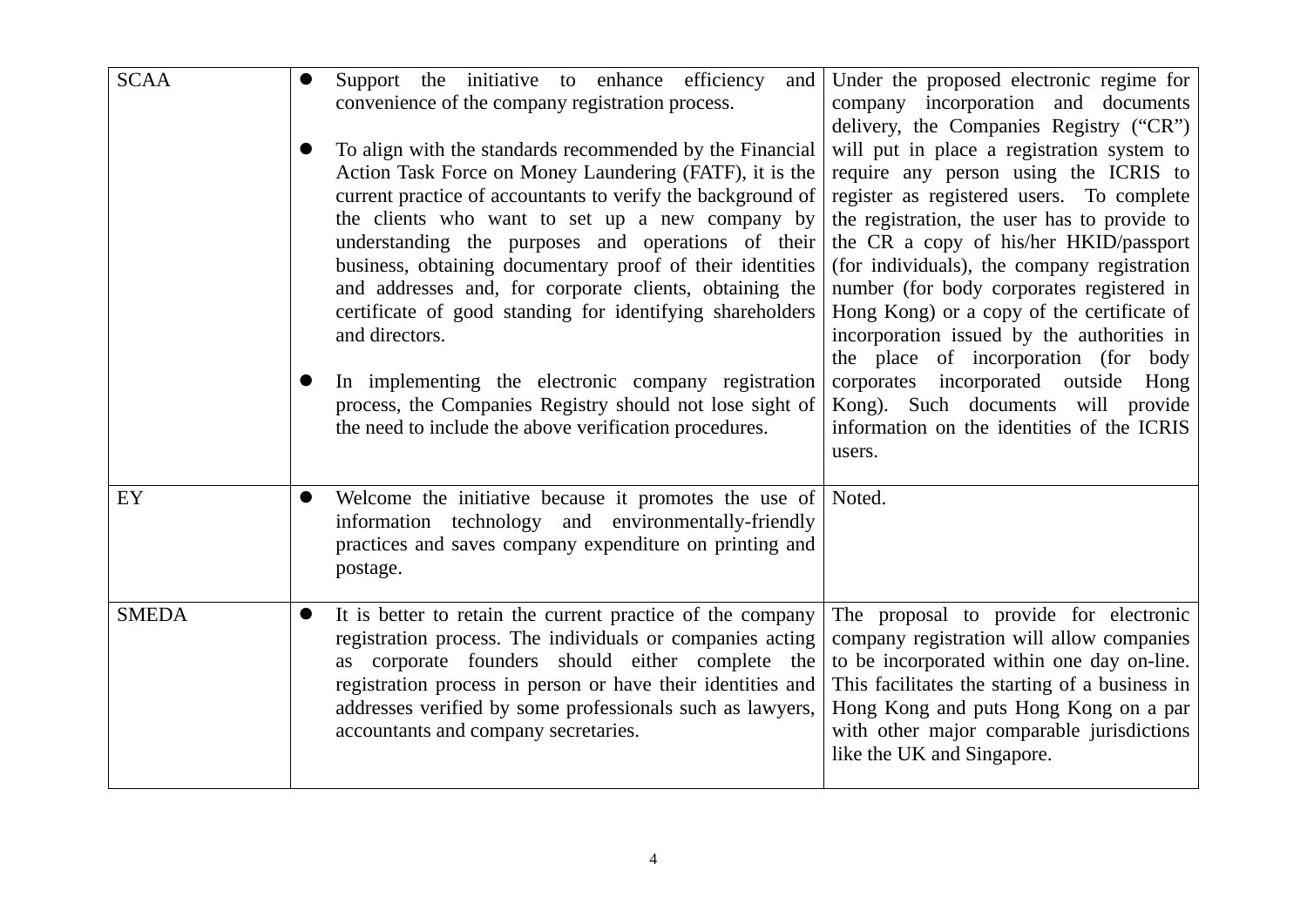|              | $\bullet$ | It is risky to change the company registration process to an See also our response to SCAA above.<br>on-line one because of its limitation in verifying the<br>information about the overseas companies applying for<br>registration. Without proper verification in the on-line<br>registration process, local companies conducting business<br>with those overseas countries may need to bear additional<br>risk. |  |
|--------------|-----------|---------------------------------------------------------------------------------------------------------------------------------------------------------------------------------------------------------------------------------------------------------------------------------------------------------------------------------------------------------------------------------------------------------------------|--|
| <b>HKICS</b> |           | Support the initiative in enhancing the efficiency of the See our response to SCAA above.<br>approval process by reducing the time required to<br>complete company registration from 4 working days to 1,<br>which would ensure a level playing field between Hong<br>Kong and other countries like Singapore.                                                                                                      |  |
|              | $\bullet$ | The on-line company registration via Phase II of the<br>Integrated Companies Registry Information System<br>(ICRIS II) should adopt customer due diligence on<br>individuals or companies acting as corporate founders to<br>the level currently practised by trust and company service<br>providers on their clients.                                                                                              |  |
|              |           | A prudent approach should be adopted in the design of<br>ICRIS II, to avoid upsetting the recent efforts made by the<br>Government and the private sector against money<br>laundering, terrorist financing and tax evasion.                                                                                                                                                                                         |  |
|              | $\bullet$ | It is the current practice of company secretaries to conduct<br>customer due diligence on their clients who want to set up<br>a new company.                                                                                                                                                                                                                                                                        |  |
|              |           | Reference can be made to the electronic incorporation<br>arrangements in Singapore.                                                                                                                                                                                                                                                                                                                                 |  |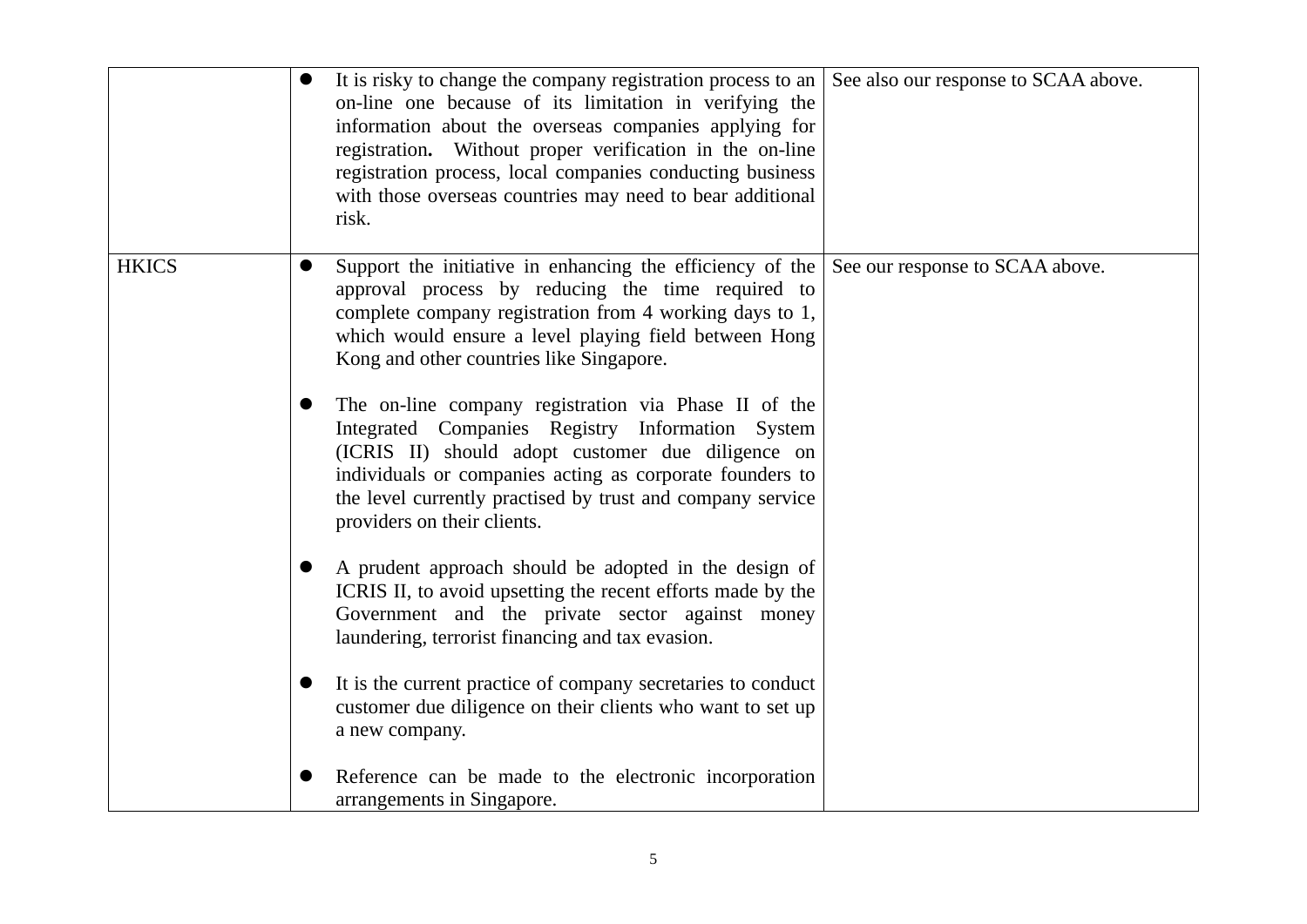|            |           | The Company Registry can rely on local professionals like<br>chartered secretaries to help verifying the identities of<br>local or overseas individuals or companies acting as<br>corporate founders. Overseas individuals or companies<br>should be willing to procure these professionals' services<br>to help them complete the procedures of incorporation.<br>The arrangement also makes no difference to local<br>companies including small and medium sized enterprises<br>in terms of cost because they already have company<br>secretaries in place under the existing legislation. |                                 |
|------------|-----------|----------------------------------------------------------------------------------------------------------------------------------------------------------------------------------------------------------------------------------------------------------------------------------------------------------------------------------------------------------------------------------------------------------------------------------------------------------------------------------------------------------------------------------------------------------------------------------------------|---------------------------------|
| <b>TSL</b> |           | TSL is concerned that there<br>prescribed<br>are<br>no<br>arrangements whereby the authenticity of documents<br>submitted for company registration through electronic<br>means can be verified.                                                                                                                                                                                                                                                                                                                                                                                              | See our response to SCAA above. |
|            |           | Money launderers or terrorists may exploit this loophole<br>and use an overseas company as a corporate founder to<br>hide their own identity.                                                                                                                                                                                                                                                                                                                                                                                                                                                |                                 |
|            |           | The initiative to shorten the processing time of<br>incorporation to one day by means of on-line application is<br>meaningless to sincere overseas investors, as they are still<br>required to meet the stringent customer due diligence<br>requirements laid down by the FATF and the HKMA in<br>respect of setting up accounts with financial institutions for<br>new Hong Kong companies.                                                                                                                                                                                                 |                                 |
|            | $\bullet$ | The Government should be prudent in the design of ICRIS<br>II so as not to frustrate the efforts exerted by lawyers,<br>accountants, trust and company service providers in<br>applying customer due diligence on their clients to combat<br>money laundering and terrorist financing.                                                                                                                                                                                                                                                                                                       |                                 |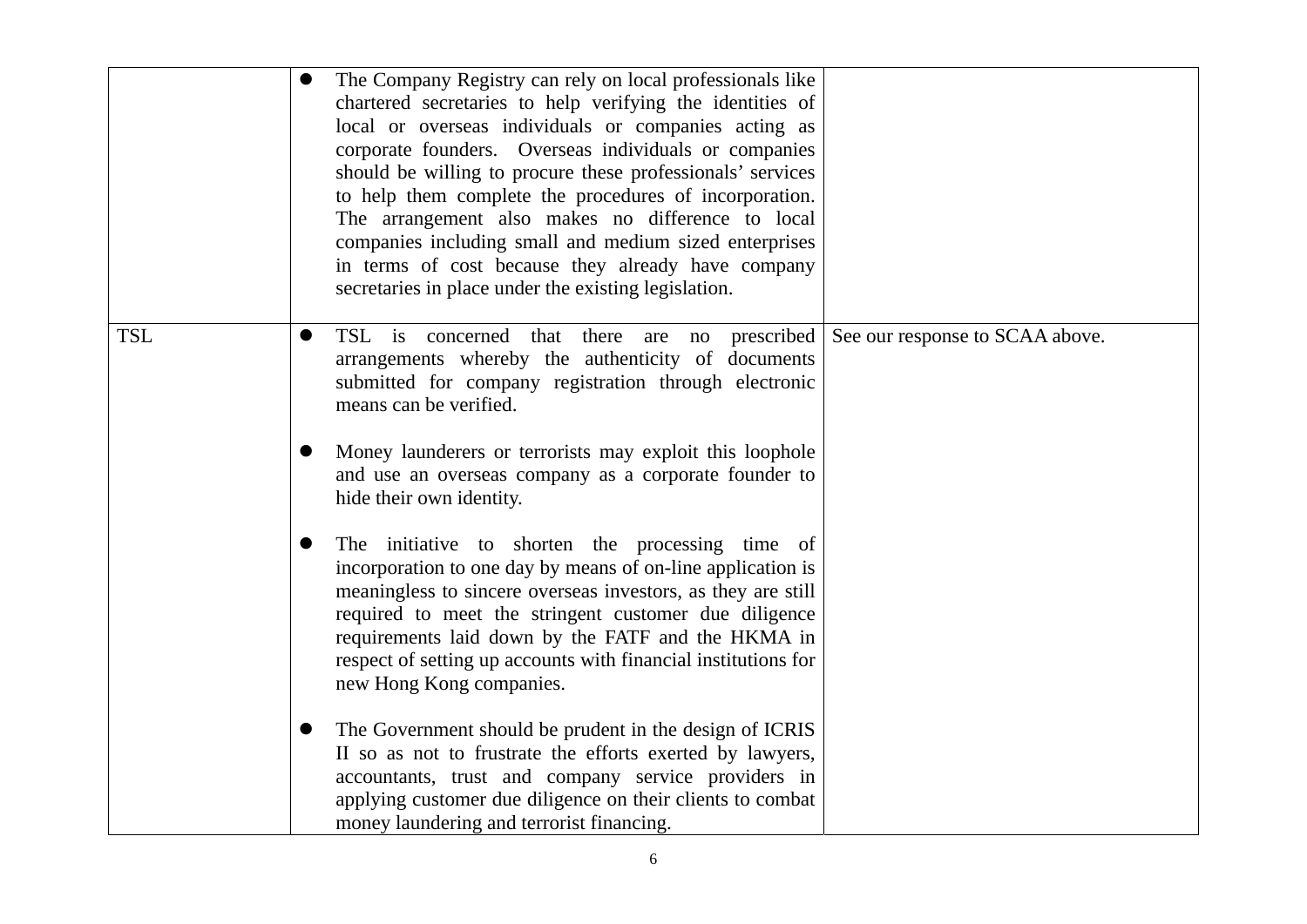|            | Regarding Clause 23 of the Companies (Amendment) Bill<br>2010 about "authorized person", guidelines on the<br>qualifications and eligibility of third party intermediaries<br>acting as an "authorized person" should be provided to<br>align with the Government's anti-money laundering<br>initiatives.                                                                                         | We have no intention to impose any<br>qualification or eligibility requirements for<br>the "authorised persons" under Clause 23 so<br>long as they are authorised by the director<br>and registered as users of ICRIS.                                                                                                   |
|------------|---------------------------------------------------------------------------------------------------------------------------------------------------------------------------------------------------------------------------------------------------------------------------------------------------------------------------------------------------------------------------------------------------|--------------------------------------------------------------------------------------------------------------------------------------------------------------------------------------------------------------------------------------------------------------------------------------------------------------------------|
| <b>BCC</b> | Welcome the initiative of introducing on-line incorporation<br>process.<br>Compared with the on-line system in the United Kingdom<br>or Singapore, the on-line system in Hong Kong is still<br>coming through very slowly because it supports the<br>incorporation process only but does not deal with other<br>company processes such as filing of company records and<br>company notifications. | ICRIS II will be implemented in phases.<br>The first phase will deal with company<br>registration while electronic filing of<br>company documents is targeted to be rolled<br>out in batches from mid-2011.                                                                                                              |
|            | Modern computer profiling techniques should be deployed<br>to check who is involved in the incorporation process and<br>to identify numerous or anomalous applications.                                                                                                                                                                                                                           | ICRIS II portal has a registration module<br>which requires users to provide basic<br>information during the user registration<br>process before they use the electronic<br>incorporation service.<br>Such information<br>can be used for the purpose of identifying<br>who is involved in the incorporation<br>process. |
|            | jurisdictions<br>which<br>allow on-line<br>Most overseas<br>incorporation have the system for licensing or registration<br>of trust and company service providers. A trust and<br>company service provider registration regime should be<br>implemented as quickly as possible so that individuals or<br>companies involved in the on-line incorporation are known                                | The Administration will separately consider<br>the issues concerning the regulatory regime<br>for trust and company service providers in<br>view of the FATF's recommendations.<br>See also our response to SCAA above.                                                                                                  |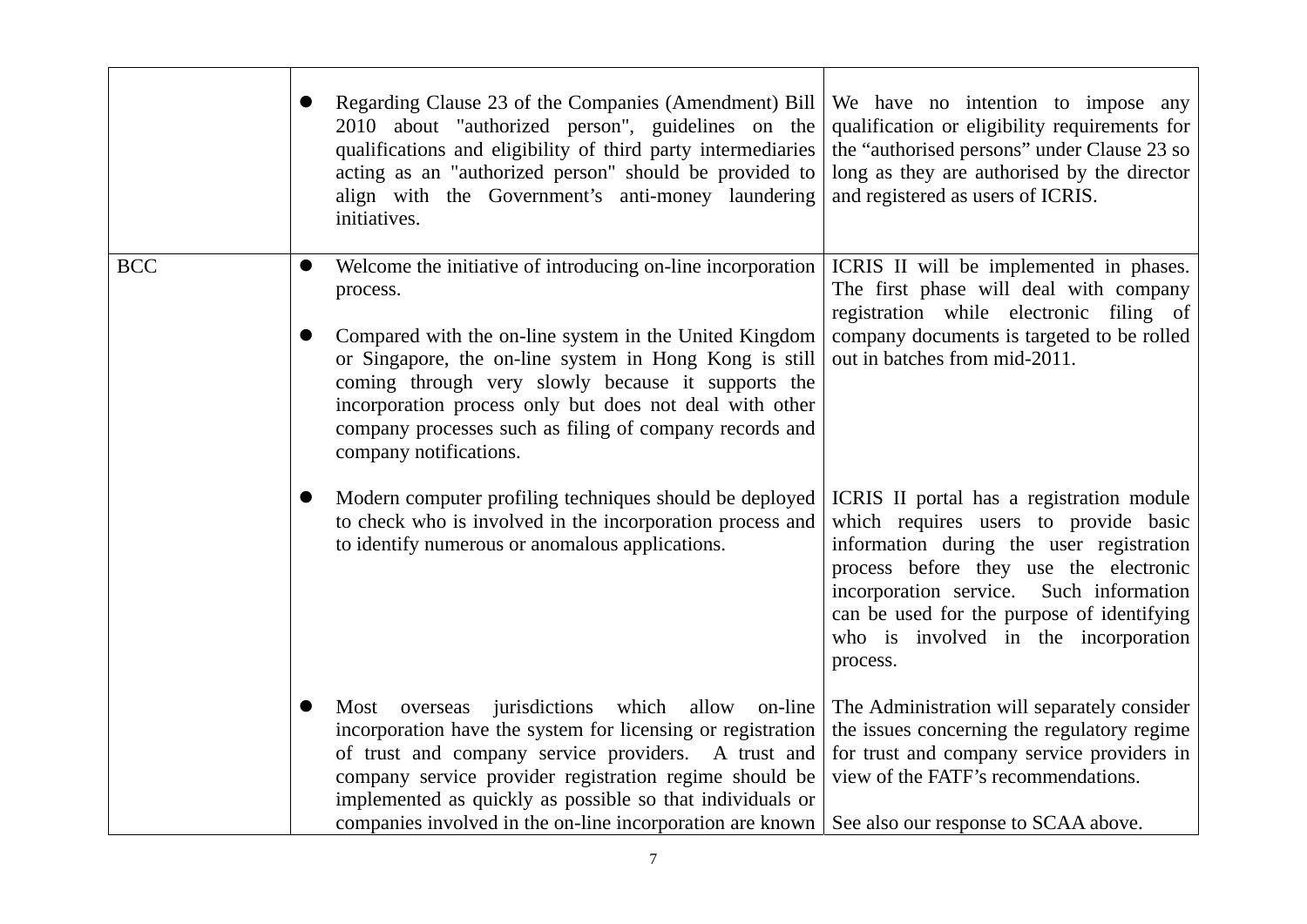|              | or profiled in the register of their trust service providers,<br>and hence "fit and proper" and identifiable people are<br>involved and encouraged in the incorporation system.                                                               |                                                                                                                                                                                                                                                                                                                                                                                                                                                                                                                                                                                                                                                     |
|--------------|-----------------------------------------------------------------------------------------------------------------------------------------------------------------------------------------------------------------------------------------------|-----------------------------------------------------------------------------------------------------------------------------------------------------------------------------------------------------------------------------------------------------------------------------------------------------------------------------------------------------------------------------------------------------------------------------------------------------------------------------------------------------------------------------------------------------------------------------------------------------------------------------------------------------|
|              | C. Providing for simultaneous application for company registration and business registration                                                                                                                                                  |                                                                                                                                                                                                                                                                                                                                                                                                                                                                                                                                                                                                                                                     |
| <b>HKICS</b> | Supports the launch of ICRIS II for facilitating a one-stop<br>shop for company incorporation and business registration.                                                                                                                      | Noted.                                                                                                                                                                                                                                                                                                                                                                                                                                                                                                                                                                                                                                              |
| <b>REDA</b>  | No objection.<br>The initiative will streamline the procedures of company<br>registration and business registration and hence alleviate<br>the administration work of companies.                                                              | Noted.                                                                                                                                                                                                                                                                                                                                                                                                                                                                                                                                                                                                                                              |
| <b>HKCMA</b> | Support the initiative.<br>$\bullet$<br>The design of ICRIS II and the electronic incorporation<br>process should allow the companies, which do not need to<br>apply for business registration, an option to apply for<br>incorporation only. | Noted.<br>Under section $2(1A)$ of the Business<br>Registration Ordinance (Cap. 310), all<br>companies incorporated in Hong Kong or<br>overseas companies registered in Hong<br>Kong under the CO are deemed to be<br>persons carrying on business and shall<br>apply for business registration. In other<br>words, a company, after its incorporation in<br>Hong Kong, is required to apply for<br>business registration regardless of whether<br>the company actually carries on business in<br>Hong Kong.<br>Given<br>the<br>foregoing<br>requirement, we do not consider it<br>necessary to provide the suggested "option"<br>to the applicant. |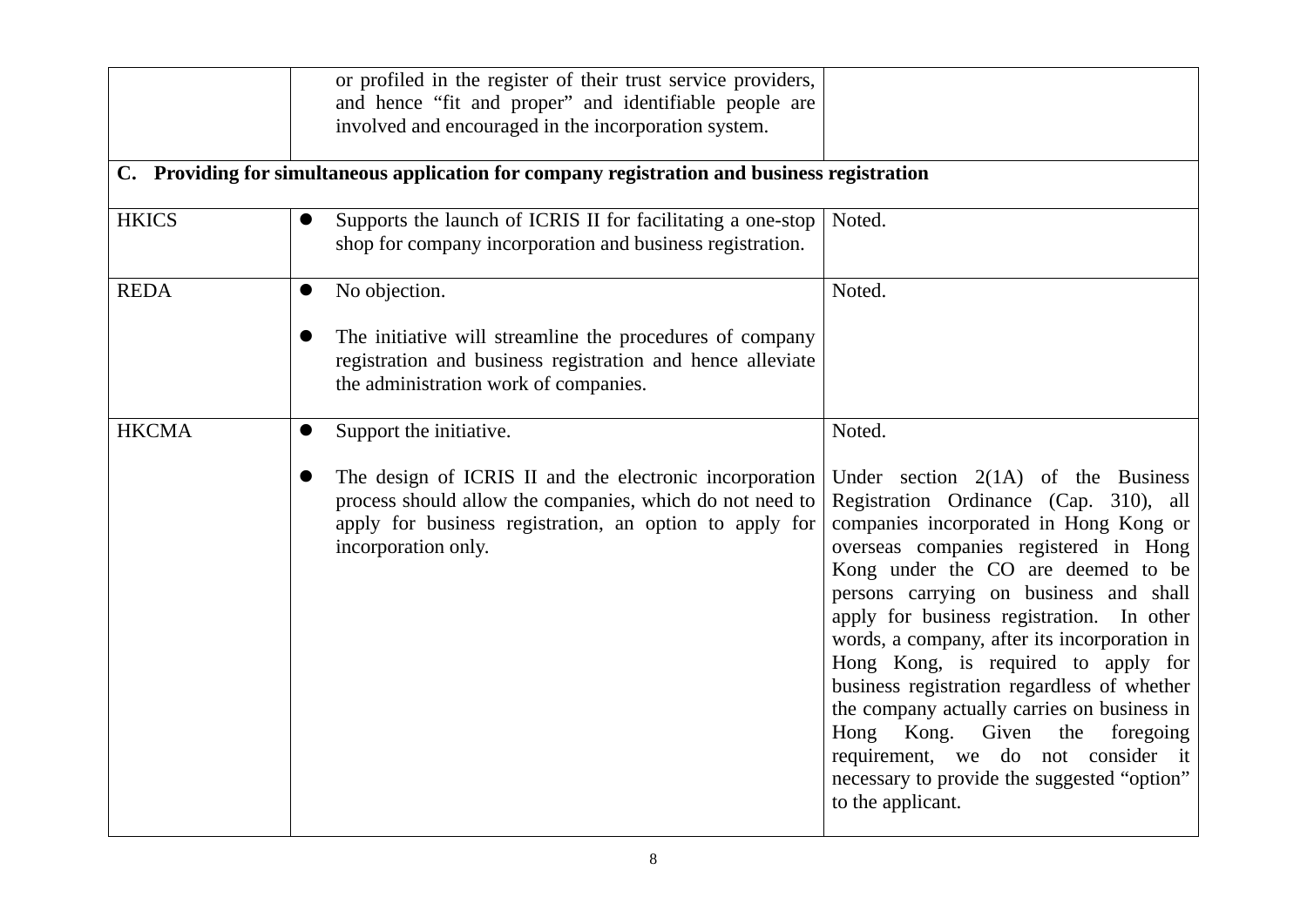| <b>BCC</b> | $\bullet$ | Welcome.                                                                                                                                                                                                                                                                                                                                                                                                                                                                                                                                                                                                                                                           | We welcome the Chamber's support for the<br>proposed one-stop service for company                                                                                                |
|------------|-----------|--------------------------------------------------------------------------------------------------------------------------------------------------------------------------------------------------------------------------------------------------------------------------------------------------------------------------------------------------------------------------------------------------------------------------------------------------------------------------------------------------------------------------------------------------------------------------------------------------------------------------------------------------------------------|----------------------------------------------------------------------------------------------------------------------------------------------------------------------------------|
|            |           | The initiative will streamline and speed up the<br>incorporation and business registration process and enable<br>a one-stop shop approach to enhance efficiency.                                                                                                                                                                                                                                                                                                                                                                                                                                                                                                   | incorporation and business registration, and<br>note the Chamber's views on the business<br>registration fee, which is a matter beyond<br>the scope of the Business Registration |
|            |           | Agree to the provisions that will enable the Registrar of<br>Companies to act on behalf of the Commissioner of Inland<br>Revenue in the matter of collecting business registration<br>fees at the time of incorporation while noting that the<br>Commissioner of Inland Revenue will continue to maintain<br>its responsibilities, including the collection of business<br>registration renewal fees which may also be issued in<br>electronic format.                                                                                                                                                                                                             | (Amendment) Bill 2010.                                                                                                                                                           |
|            |           | Given that other jurisdictions with on-line incorporation<br>process such as the United Kingdom and Singapore do not<br>charge the equivalent of the business registration fee, the<br>current arrangement of collecting the business registration<br>fee at the same time the company is incorporated will<br>increase the cost of incorporation considerably. It will<br>also discourage incorporation of companies because<br>start-up companies including shelf companies may choose<br>to register at offshore jurisdictions which do not charge a<br>business registration fee. It is time to consider waiving or<br>reducing the business registration fee. |                                                                                                                                                                                  |
| <b>TSL</b> | $\bullet$ | Support the initiative in enhancing convenience and<br>efficiency through the launch of ICRIS II.                                                                                                                                                                                                                                                                                                                                                                                                                                                                                                                                                                  | Noted.                                                                                                                                                                           |
|            |           | No objection to the proposed technical amendments<br>involved in the initiative, provided that all the concerns in<br>relation to Companies (Amendment) Bill 2010 are                                                                                                                                                                                                                                                                                                                                                                                                                                                                                              |                                                                                                                                                                                  |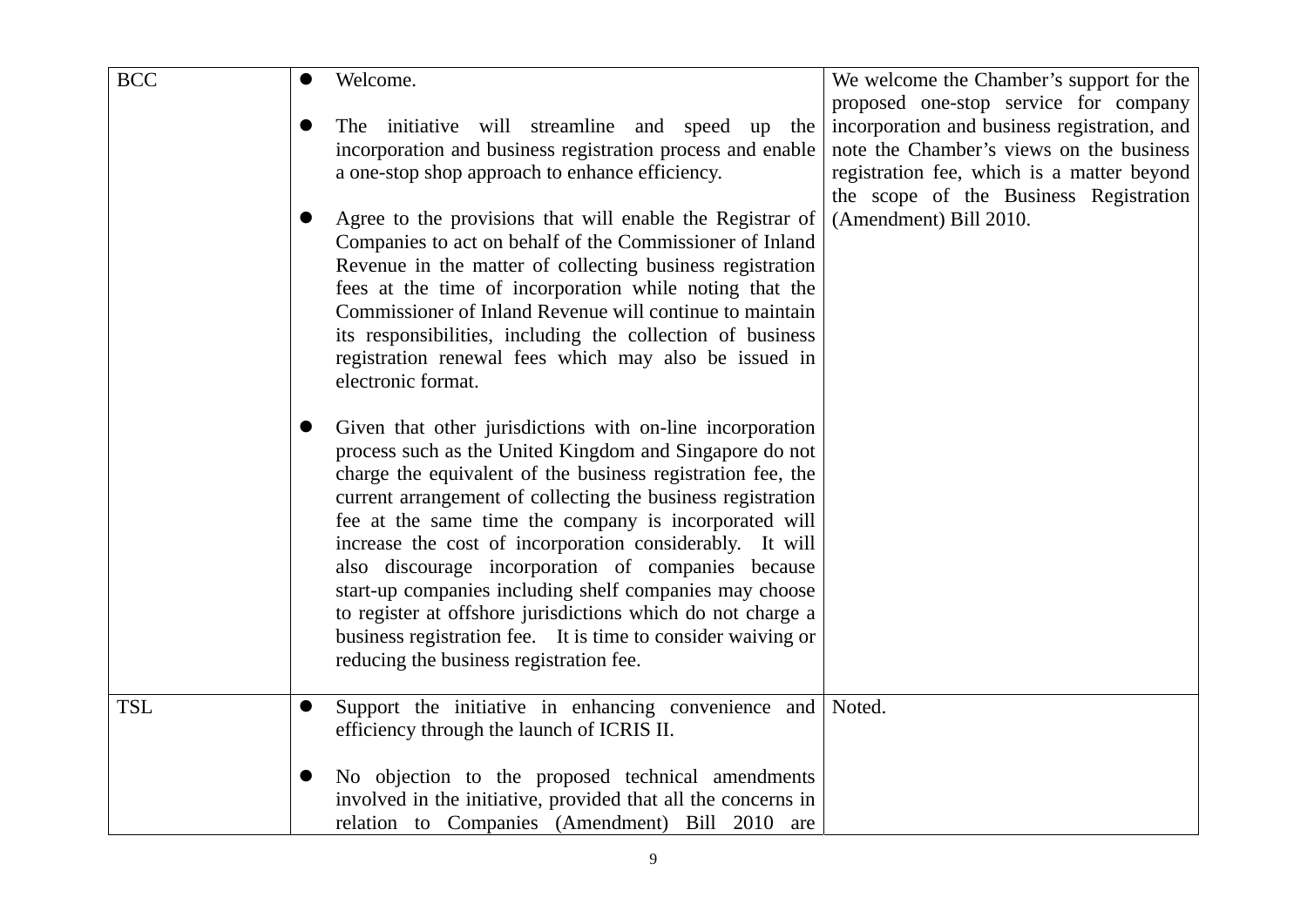|                               | properly addressed.<br>The initiative can facilitate the<br>conduct of business in Hong Kong.                                                                                                                                                                                                                                                                                               |                                                                                                                                                                                                                                                                                                                                                                                                                                                                                                                                    |
|-------------------------------|---------------------------------------------------------------------------------------------------------------------------------------------------------------------------------------------------------------------------------------------------------------------------------------------------------------------------------------------------------------------------------------------|------------------------------------------------------------------------------------------------------------------------------------------------------------------------------------------------------------------------------------------------------------------------------------------------------------------------------------------------------------------------------------------------------------------------------------------------------------------------------------------------------------------------------------|
| <b>LSHK</b>                   | Supports the provisions of the Business Registration<br>(Amendment) Bill 2010, but the Administration needs to<br>clarify the proposed provisions in Clause $6(3)(b)$ and<br>$6(3)(c)$ on whether the Commissioner of Inland Revenue<br>will continue to issue the original copy of the business<br>registration certification or branch registration certificate if<br>it is so requested. | On simultaneous application for company<br>incorporation and business registration, the<br>Registrar will issue the Certificate of<br>Incorporation together with the Business<br>Registration Certificate to the successful<br>applicant in the same manner as the latter<br>submits the application. In other words, if<br>the simultaneous application for company<br>incorporation and business registration is<br>submitted through electronic means, both<br>certificates will be issued to the applicant<br>electronically. |
| other specified circumstances | D. Empowering the Registrar of Companies to direct a company to change its name pursuant to a court order or under                                                                                                                                                                                                                                                                          |                                                                                                                                                                                                                                                                                                                                                                                                                                                                                                                                    |
| <b>HKCMA</b>                  | Support.                                                                                                                                                                                                                                                                                                                                                                                    | Noted.                                                                                                                                                                                                                                                                                                                                                                                                                                                                                                                             |
| <b>CGCC</b>                   | The initiative protects the interest of trademark owners and<br>companies.                                                                                                                                                                                                                                                                                                                  | Noted.                                                                                                                                                                                                                                                                                                                                                                                                                                                                                                                             |
| <b>REDA</b>                   | The initiative enhances the protection of intellectual<br>property rights.                                                                                                                                                                                                                                                                                                                  | Noted.                                                                                                                                                                                                                                                                                                                                                                                                                                                                                                                             |
| EY                            | The initiative enhances the protection of proprietary rights<br>in intellectual property.                                                                                                                                                                                                                                                                                                   | Noted.                                                                                                                                                                                                                                                                                                                                                                                                                                                                                                                             |
| <b>BCC</b>                    | Agree with the initiative.                                                                                                                                                                                                                                                                                                                                                                  | Noted.                                                                                                                                                                                                                                                                                                                                                                                                                                                                                                                             |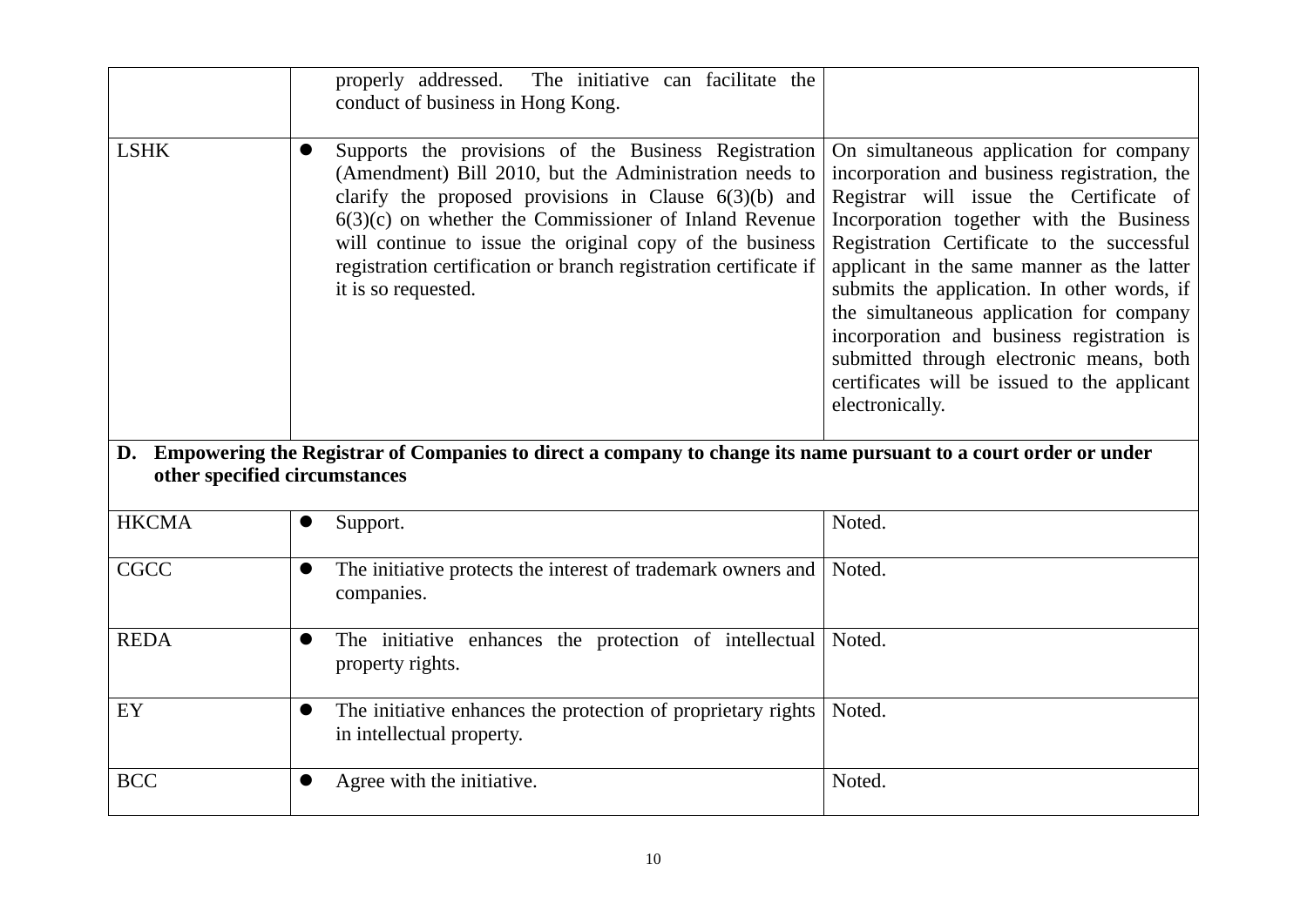| <b>SCAA</b> | Agree with the initiative.                                                                                                                                                                                                                                                                             | Registrar has issued guidelines<br>The<br>("Names Guideline") informing the public                                                                                                                                                                                                                                                                                                                                                                                                                                                                                                                           |
|-------------|--------------------------------------------------------------------------------------------------------------------------------------------------------------------------------------------------------------------------------------------------------------------------------------------------------|--------------------------------------------------------------------------------------------------------------------------------------------------------------------------------------------------------------------------------------------------------------------------------------------------------------------------------------------------------------------------------------------------------------------------------------------------------------------------------------------------------------------------------------------------------------------------------------------------------------|
|             | The initiative can expedite the process required to make a<br>company with an objectionable company name to change<br>its name.                                                                                                                                                                        | of the requirements for registration of a<br>company name, including the criteria which<br>the Registrar will apply in forming an<br>opinion on whether a name is "too like"<br>another name on the register.                                                                                                                                                                                                                                                                                                                                                                                                |
|             | Under the current practice, registration for a company<br>name which is the same as another company name is not<br>allowed. The Registrar of Companies should also be<br>given the power and responsibility to decide whether a<br>company name is "too like" or "similar to" another<br>company name. | Under the current system, a company name<br>is registrable unless it is identical with<br>another name on the register or contains<br>certain words or expressions that are<br>prohibited/restricted<br>for<br>registration<br>because for example, it is offensive or its<br>use would constitute a criminal offence. To                                                                                                                                                                                                                                                                                    |
|             | To ensure the power of the Registrar of Companies is not<br>abused in the incorporation process, the Administration<br>should provide clear guidelines on when a company name<br>is regarded as "too like" or "similar to" another company<br>name.                                                    | streamline and expedite the company<br>registration procedure, we propose to<br>empower the Registrar to issue directions to<br>change name in respect of company names<br>which are registered but subsequently found<br>to be prohibited for registration. If a<br>proposed name is a name in respect of<br>which a direction has been issued, it will<br>not be registered except with the consent of<br>the Registrar. For a company name which is<br>"too like" another name on the register, the<br>Registrar may within 12 months after a<br>company is incorporated direct it to change<br>its name. |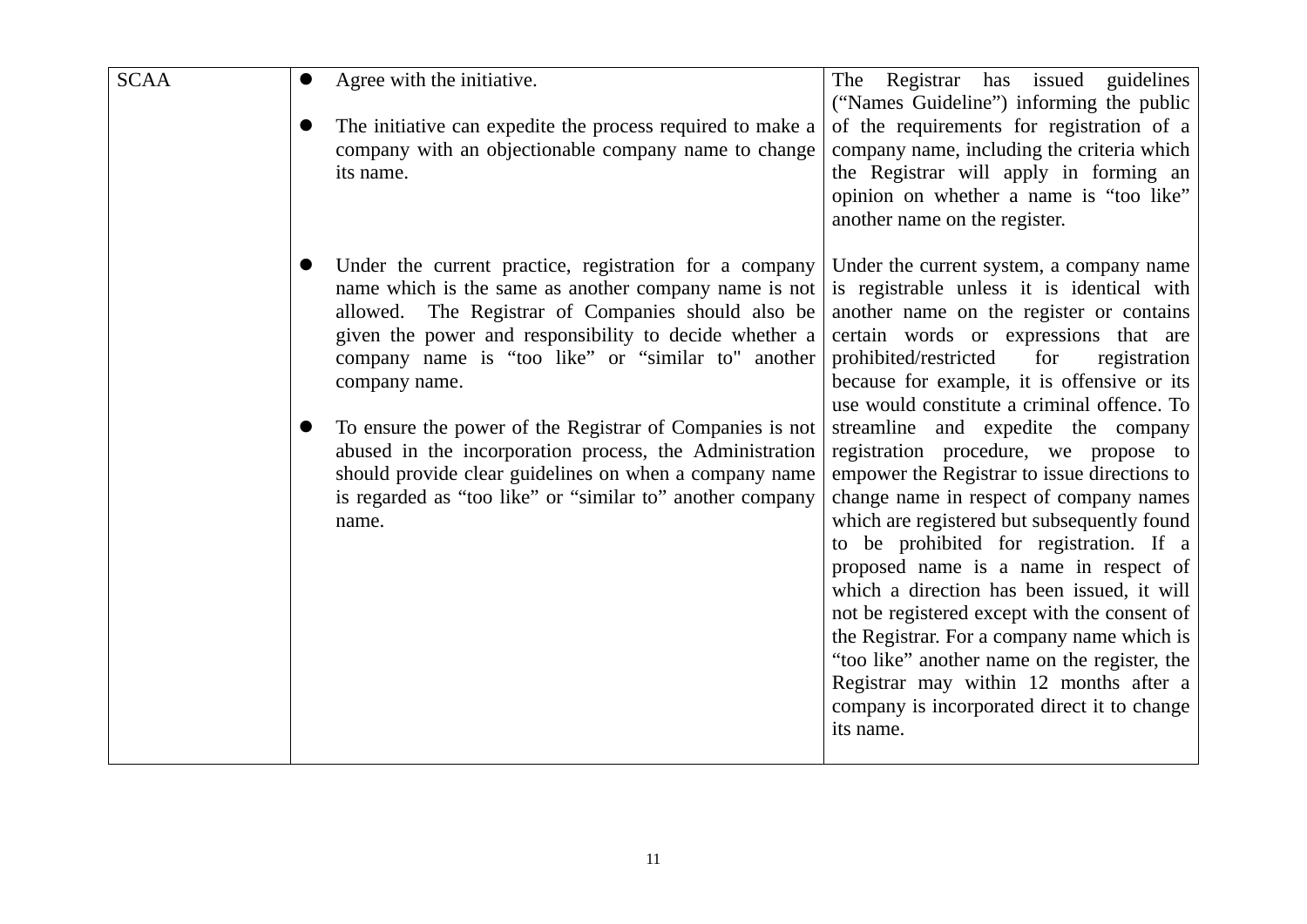| <b>LSHK</b> | The initiative would relieve rights holders of the need to<br>sue the individual shareholders of the company which<br>often entails service of proceedings outside Hong Kong.<br>Regrets that the proposal is restricted to a name which is<br>the same as the objectionable name for which the Registrar<br>has already directed a name change and does not extend to<br>similar names. | A name which is similar to a name for<br>which the Registrar has directed to change<br>may not itself be objectionable. It is not<br>appropriate to restrict the registration of<br>such names automatically without an<br>opportunity for the complainee to explain<br>his case, as is done in cases of complaints<br>that a company name is "too like" another<br>on the register under section $22(2)$ of the<br>CO. Currently, in considering whether a<br>company name is "too like" another and in<br>deciding whether a change of name<br>direction is to be issued under section $22(2)$<br>of the CO, the Registrar will take into<br>account all the factors and criteria as set out<br>in the Names Guideline. The proposal to<br>screen out, at the application stage, each<br>and every proposed name which is similar<br>to an objectionable name for which a name<br>change direction has been issued would also<br>mean that the process has to be done<br>manually and cannot be done electronically. |
|-------------|------------------------------------------------------------------------------------------------------------------------------------------------------------------------------------------------------------------------------------------------------------------------------------------------------------------------------------------------------------------------------------------|------------------------------------------------------------------------------------------------------------------------------------------------------------------------------------------------------------------------------------------------------------------------------------------------------------------------------------------------------------------------------------------------------------------------------------------------------------------------------------------------------------------------------------------------------------------------------------------------------------------------------------------------------------------------------------------------------------------------------------------------------------------------------------------------------------------------------------------------------------------------------------------------------------------------------------------------------------------------------------------------------------------------|
|             | E. Empowering the Registrar of Companies to substitute a company's name with its registration number if it fails to                                                                                                                                                                                                                                                                      |                                                                                                                                                                                                                                                                                                                                                                                                                                                                                                                                                                                                                                                                                                                                                                                                                                                                                                                                                                                                                        |
|             | comply with the Registrar's direction to change its name                                                                                                                                                                                                                                                                                                                                 |                                                                                                                                                                                                                                                                                                                                                                                                                                                                                                                                                                                                                                                                                                                                                                                                                                                                                                                                                                                                                        |
|             |                                                                                                                                                                                                                                                                                                                                                                                          |                                                                                                                                                                                                                                                                                                                                                                                                                                                                                                                                                                                                                                                                                                                                                                                                                                                                                                                                                                                                                        |
| <b>TSL</b>  | Support.                                                                                                                                                                                                                                                                                                                                                                                 | Noted.                                                                                                                                                                                                                                                                                                                                                                                                                                                                                                                                                                                                                                                                                                                                                                                                                                                                                                                                                                                                                 |
|             |                                                                                                                                                                                                                                                                                                                                                                                          |                                                                                                                                                                                                                                                                                                                                                                                                                                                                                                                                                                                                                                                                                                                                                                                                                                                                                                                                                                                                                        |
|             | The initiative will strengthen the company name                                                                                                                                                                                                                                                                                                                                          |                                                                                                                                                                                                                                                                                                                                                                                                                                                                                                                                                                                                                                                                                                                                                                                                                                                                                                                                                                                                                        |
|             | registration process and enhance enforcement against                                                                                                                                                                                                                                                                                                                                     |                                                                                                                                                                                                                                                                                                                                                                                                                                                                                                                                                                                                                                                                                                                                                                                                                                                                                                                                                                                                                        |
|             | "shadow companies". It will address concerns about the                                                                                                                                                                                                                                                                                                                                   |                                                                                                                                                                                                                                                                                                                                                                                                                                                                                                                                                                                                                                                                                                                                                                                                                                                                                                                                                                                                                        |
|             | practice of some companies which adopt the company                                                                                                                                                                                                                                                                                                                                       |                                                                                                                                                                                                                                                                                                                                                                                                                                                                                                                                                                                                                                                                                                                                                                                                                                                                                                                                                                                                                        |
|             | names closely similar to some trademarks or brand names                                                                                                                                                                                                                                                                                                                                  |                                                                                                                                                                                                                                                                                                                                                                                                                                                                                                                                                                                                                                                                                                                                                                                                                                                                                                                                                                                                                        |
|             | for the purpose of misleading or confusing the public.                                                                                                                                                                                                                                                                                                                                   |                                                                                                                                                                                                                                                                                                                                                                                                                                                                                                                                                                                                                                                                                                                                                                                                                                                                                                                                                                                                                        |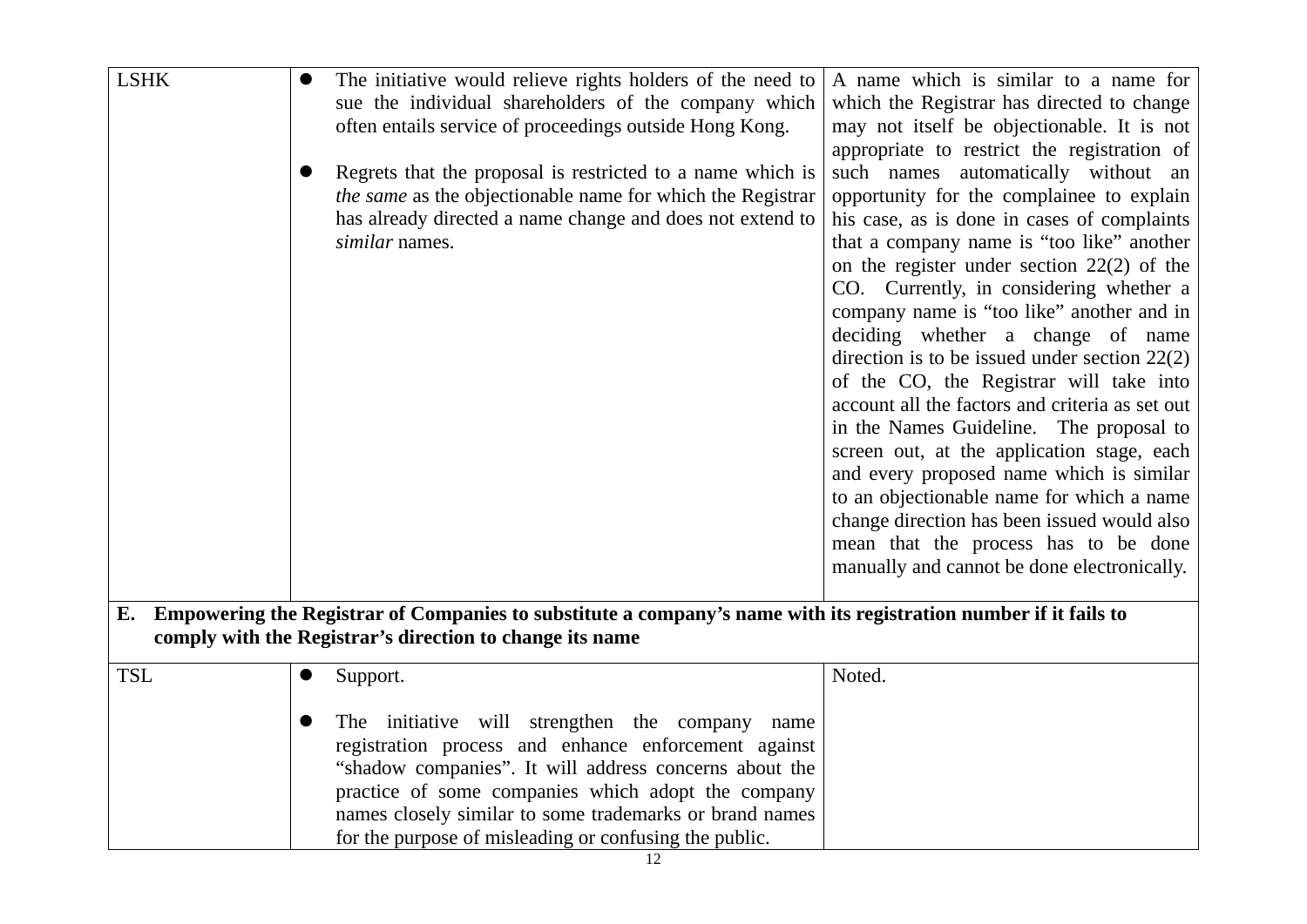| <b>HKICS</b> | Support.                                                                                                                                                                                                                                                                                                                                                                                                                                                                                                                                                                 | Noted.                                                                                                                                                                                                                                          |
|--------------|--------------------------------------------------------------------------------------------------------------------------------------------------------------------------------------------------------------------------------------------------------------------------------------------------------------------------------------------------------------------------------------------------------------------------------------------------------------------------------------------------------------------------------------------------------------------------|-------------------------------------------------------------------------------------------------------------------------------------------------------------------------------------------------------------------------------------------------|
|              | The initiative enhances enforcement against abuses by<br>shadow companies.                                                                                                                                                                                                                                                                                                                                                                                                                                                                                               |                                                                                                                                                                                                                                                 |
| EY           | Welcome.                                                                                                                                                                                                                                                                                                                                                                                                                                                                                                                                                                 | Noted.                                                                                                                                                                                                                                          |
|              | The measure can reinforce the protection of proprietary<br>rights in intellectual property and enable shadow<br>companies to be effectively identified.                                                                                                                                                                                                                                                                                                                                                                                                                  |                                                                                                                                                                                                                                                 |
| <b>LSHK</b>  | The effectiveness of the initiative will depend on what<br>$\bullet$<br>constitutes non-compliance with the Registrar's direction<br>to change the name, which in turn is dictated by how the<br>direction is formulated.                                                                                                                                                                                                                                                                                                                                                | For future cases where the Registrar issues<br>direction to change name pursuant to a<br>court order, it is the intention that the<br>Registrar will take into account or refer to<br>the terms of the court order in issuing the<br>direction. |
|              | It is hoped that the direction will target change of the<br>distinctive part (i.e. the well-known mark in question), and<br>not the company name as a whole. In this regard, a<br>direction made pursuant to the new power under section<br>22(3B) which refers to a court order restraining the<br>company from using its name or <i>any part of the name</i> can<br>follow the terms of the court order, such that the company<br>is directed to change its name to one not incorporating any<br>distinctive part of that name (or as provided in the court<br>order). | If the court order restrains the use by the<br>defendant company of a distinctive part of<br>the plaintiff's name, it is expected that the<br>direction would contain similar reference to<br>such restriction.                                 |
|              | On the other hand, it is hoped that the Registrar will<br>similarly formulate a direction under section 22(2)<br>requiring the change of the distinctive part of a company<br>name as he considers what is "too-like" another company<br>name on the register.                                                                                                                                                                                                                                                                                                           | Registration of company<br>names<br>and<br>registration of trade marks are two distinct<br>legal regimes. We consider it unfair to grant<br>any company a monopoly over the use of<br>any distinctive words/expressions in its                  |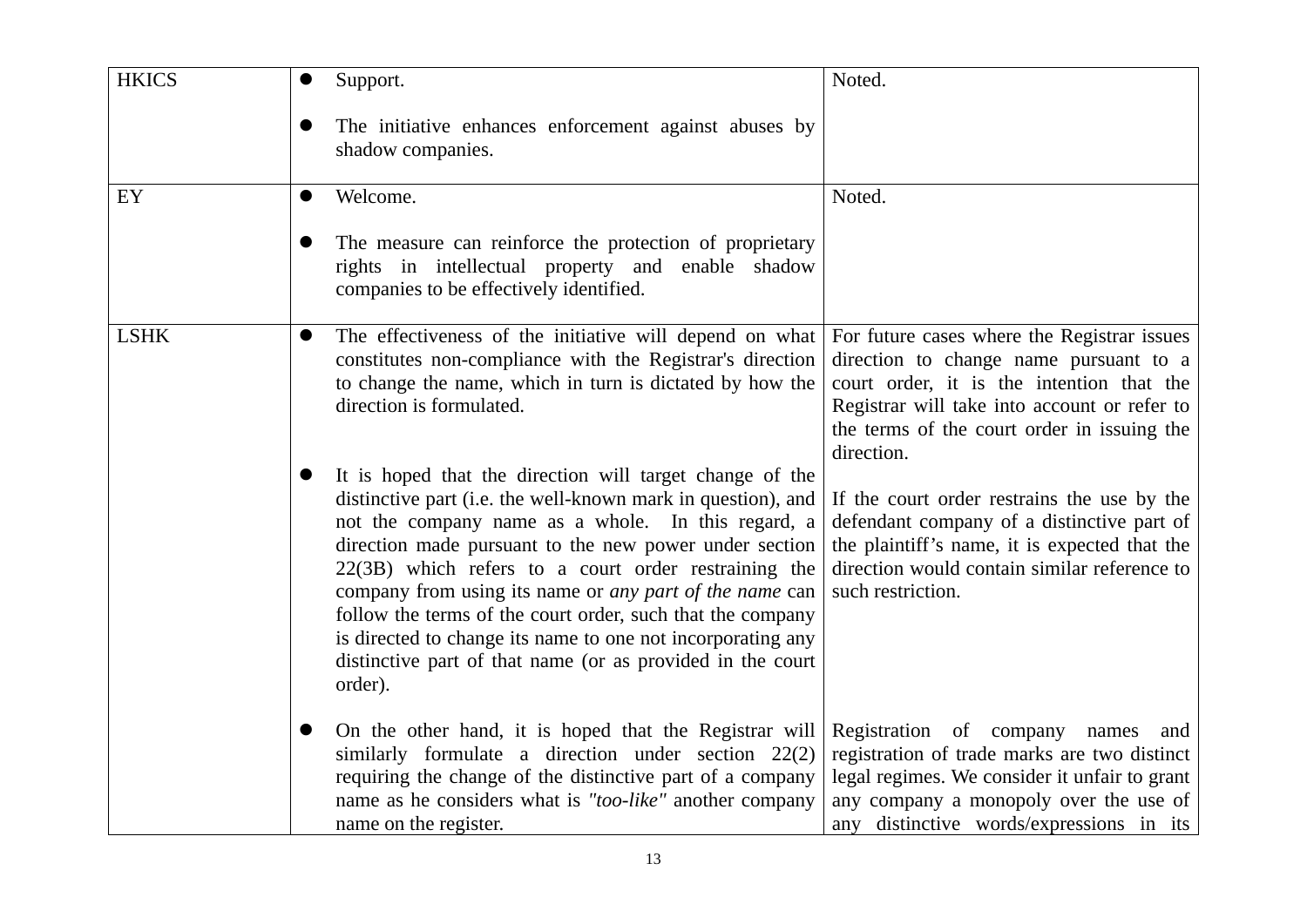|                                                        |                                                                                                                                                                           | name. In considering whether a company<br>name is "too like" another and in deciding<br>whether a change of name direction is to be<br>issued under section $22(2)$ of the CO, the<br>Registrar will take into account all the<br>factors and criteria as set out in the Names<br>Guideline. |  |
|--------------------------------------------------------|---------------------------------------------------------------------------------------------------------------------------------------------------------------------------|----------------------------------------------------------------------------------------------------------------------------------------------------------------------------------------------------------------------------------------------------------------------------------------------|--|
| <b>CGCC</b>                                            | Support, but the company with its name in problem should<br>be directed to change its name within 2 months, instead of<br>12 months, after its incorporation.             | We consider it reasonable to allow 12<br>months' period for the Registrar to exercise<br>power to direct the company to change its<br>name upon incorporation. The Registrar<br>may specify a period (usually six weeks)<br>for the company to comply with the<br>direction.                 |  |
| F. Providing for multiple statutory derivative actions |                                                                                                                                                                           |                                                                                                                                                                                                                                                                                              |  |
| <b>HKCMA</b>                                           | Agree.                                                                                                                                                                    | Noted.                                                                                                                                                                                                                                                                                       |  |
|                                                        | The initiative will further enhance the protection of small<br>shareholders' interest.                                                                                    |                                                                                                                                                                                                                                                                                              |  |
| <b>REDA</b>                                            | $\bullet$<br>Agree.                                                                                                                                                       | Noted.                                                                                                                                                                                                                                                                                       |  |
|                                                        | The initiative will amend the company law to reflect the<br>recent ruling of court law on statutory derivative action.                                                    |                                                                                                                                                                                                                                                                                              |  |
| <b>TSL</b>                                             | TSL reserves their comment on this initiative until the<br>$\bullet$<br>outcome of the consultation on "Draft Companies Bill -<br>First Phase Consultation" is available. | Noted.                                                                                                                                                                                                                                                                                       |  |
| <b>BCC</b>                                             | Agree.                                                                                                                                                                    | Noted.                                                                                                                                                                                                                                                                                       |  |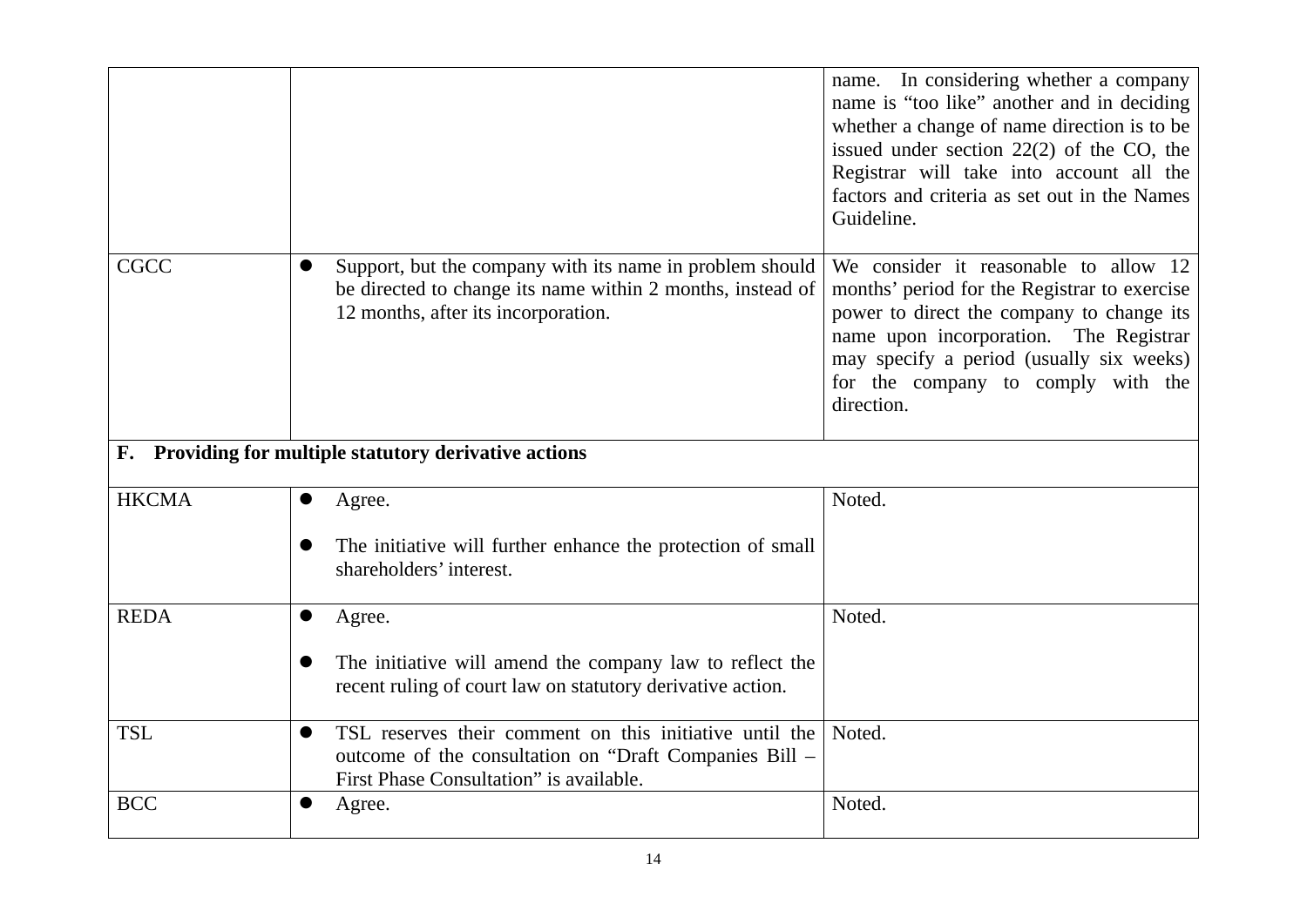|                                                                                                                                     | Statutory derivative action in the way described in the<br>proposal is not controversial and should be enabled by                                                                                                                                                                                   |                                                                                                                                                                        |  |
|-------------------------------------------------------------------------------------------------------------------------------------|-----------------------------------------------------------------------------------------------------------------------------------------------------------------------------------------------------------------------------------------------------------------------------------------------------|------------------------------------------------------------------------------------------------------------------------------------------------------------------------|--|
|                                                                                                                                     | statue without the need of waiting for the Company<br>Ordinance's rewrite exercise.                                                                                                                                                                                                                 |                                                                                                                                                                        |  |
|                                                                                                                                     | Agree with the coverage of parties under the proposal<br>because all those parties should have the right to take legal<br>action to protect their interests from being affected.                                                                                                                    |                                                                                                                                                                        |  |
| <b>SCAA</b>                                                                                                                         | Since the term "related company" proposed in Clause<br>$\bullet$<br>14(3) of the Companies (Amendment) Bill 2010 and the<br>same term currently used in financial reporting standards<br>refer to different types of company. An alternative term<br>should be used in the Bill to avoid confusion. | The term "related company" will be defined<br>$14(3)$ in the Companies<br>clause<br>in<br>(Amendment) Bill 2010. We believe that<br>there should not be any confusion. |  |
| G. Facilitating electronic and website communication by a company to another person other than the Registrar of<br><b>Companies</b> |                                                                                                                                                                                                                                                                                                     |                                                                                                                                                                        |  |
| <b>HKICS</b>                                                                                                                        | Support.                                                                                                                                                                                                                                                                                            | Noted.                                                                                                                                                                 |  |
|                                                                                                                                     | The initiative will promote the use of environmentally<br>friendly practices and information technology, particularly<br>in facilitating the communications between companies and<br>their shareholders and members of the public.                                                                  |                                                                                                                                                                        |  |
| <b>HKCMA</b>                                                                                                                        | Support.                                                                                                                                                                                                                                                                                            | Noted.                                                                                                                                                                 |  |
| <b>REDA</b>                                                                                                                         | Support.<br>$\bullet$                                                                                                                                                                                                                                                                               | Noted.                                                                                                                                                                 |  |
|                                                                                                                                     | The initiative reduces unnecessary printing costs of the<br>documents mailed to shareholders such as annual reports.                                                                                                                                                                                |                                                                                                                                                                        |  |
| <b>TSL</b>                                                                                                                          | No objection to the initiative.<br>$\bullet$                                                                                                                                                                                                                                                        | Noted.                                                                                                                                                                 |  |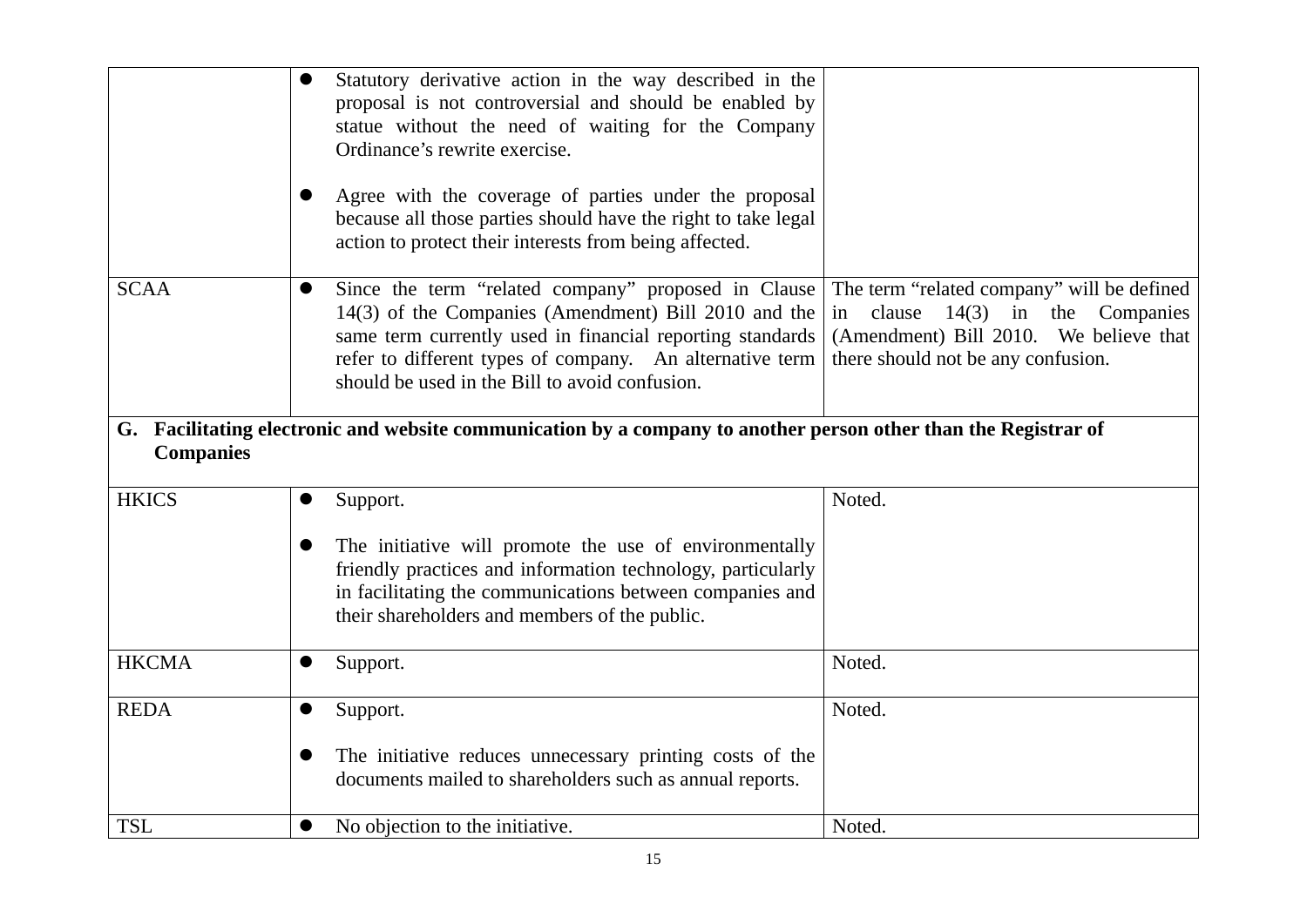|              | $\bullet$ | The initiative will bring the statutory requirement under<br>the company law in line with the requirements of the Main<br>Board Listing Rules of the HK Exchanges and Clearing<br>Limited.    |                                                                                                                                                                                                                                                                                                                                                                                                       |
|--------------|-----------|-----------------------------------------------------------------------------------------------------------------------------------------------------------------------------------------------|-------------------------------------------------------------------------------------------------------------------------------------------------------------------------------------------------------------------------------------------------------------------------------------------------------------------------------------------------------------------------------------------------------|
| <b>BCC</b>   | $\bullet$ | Agree with the initiative to provide for electronic Noted.<br>communications with the Registrar of Companies and to<br>other persons such as shareholders in the case of listed<br>companies. |                                                                                                                                                                                                                                                                                                                                                                                                       |
|              |           | H. Removing obstacles to the introduction of paperless holding and transfer of shares and debentures                                                                                          |                                                                                                                                                                                                                                                                                                                                                                                                       |
| <b>HKCMA</b> | $\bullet$ | Support.                                                                                                                                                                                      | Noted.                                                                                                                                                                                                                                                                                                                                                                                                |
| <b>REDA</b>  | $\bullet$ | Welcome the initiative which will save costs relating to the<br>issue of share certificates and debentures.                                                                                   | Noted.                                                                                                                                                                                                                                                                                                                                                                                                |
|              |           | A sophisticated and reliable system should be in place to<br>support this initiative so as to safeguard the assets of<br>professional and retail investors.                                   | The Scripless Securities Market Working<br>Group (WG) has issued a consultation<br>paper on the proposed operational model<br>for implementing a scripless securities<br>market in Hong Kong <sup>1</sup> . The consultation<br>period ended on 31 March 2010 and the<br>WG is in the process of reviewing<br>comments received. In this regard, the<br>WG will take into the view raised by<br>REDA. |
| <b>TSL</b>   |           | The proposed amendment regarding the initiative should                                                                                                                                        | We note TSL's separate submission to the                                                                                                                                                                                                                                                                                                                                                              |

 $1$  A 3-month consultation on the proposed operational model for implementing a scripless securities market in Hong Kong was launched jointly by the Securities and Futures Commission (SFC), Hong Kong Exchanges and Clearing Limited (HKEx) and the Federation of Share Registrars Limited (FSR) on 30 December 2009 and ended on 31 March 2010. The Panel on Financial Affairs was briefed on the contents of the joint consultation paper at its meeting on 1 February 2010.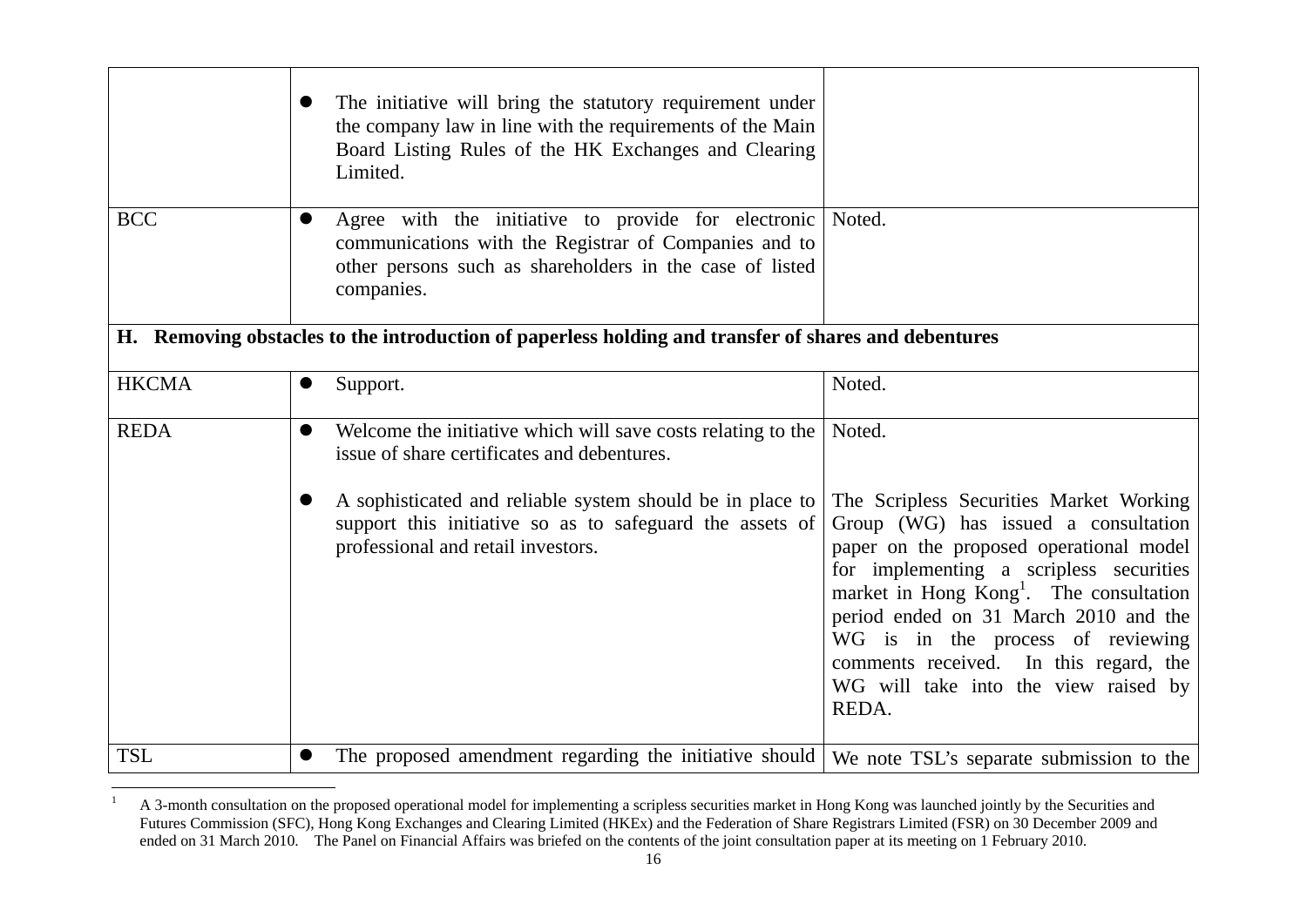| be deferred until the outcome of the consultation paper on<br>"A Proposed Operational Model for Implementing a<br>Scripless Securities Market in Hong Kong" is available. | WG indicating its support for the<br>introduction of a scripless securities market<br>in Hong Kong. $2$ As stated in our response<br>issued to the Bills Committee on 5 March<br>$(CB(1)1343/09-10(01))$ , it is<br>2010<br>introduce<br>legislative<br>to<br>necessary<br>amendments to take forward the scripless<br>initiative. These amendments are technical<br>changes intended to remove or provide<br>exceptions to the existing limitations in the<br>CO that compel the issue or use of paper<br>documents of title and transfer. This is an<br>important first step in the entire legislative<br>process for implementing the scripless<br>initiative which would also facilitate the<br>market to focus discussions on the proposed<br>operational model for implementing a<br>scripless securities market in Hong Kong,<br>which was the subject under consultation<br>from December 2009 to March 2010. |
|---------------------------------------------------------------------------------------------------------------------------------------------------------------------------|-----------------------------------------------------------------------------------------------------------------------------------------------------------------------------------------------------------------------------------------------------------------------------------------------------------------------------------------------------------------------------------------------------------------------------------------------------------------------------------------------------------------------------------------------------------------------------------------------------------------------------------------------------------------------------------------------------------------------------------------------------------------------------------------------------------------------------------------------------------------------------------------------------------------------|
|                                                                                                                                                                           | The proposed legislative amendments<br>contained in Part 7 of the Companies<br>(Amendment) Bill 2010 will be brought                                                                                                                                                                                                                                                                                                                                                                                                                                                                                                                                                                                                                                                                                                                                                                                                  |
|                                                                                                                                                                           | into operation only when there is general                                                                                                                                                                                                                                                                                                                                                                                                                                                                                                                                                                                                                                                                                                                                                                                                                                                                             |

<sup>2</sup> TSL has also made comments on a number of related matters, including the cost implications and the reallocation of responsibilities between HKEx and share registrars (SRs) under the scripless system.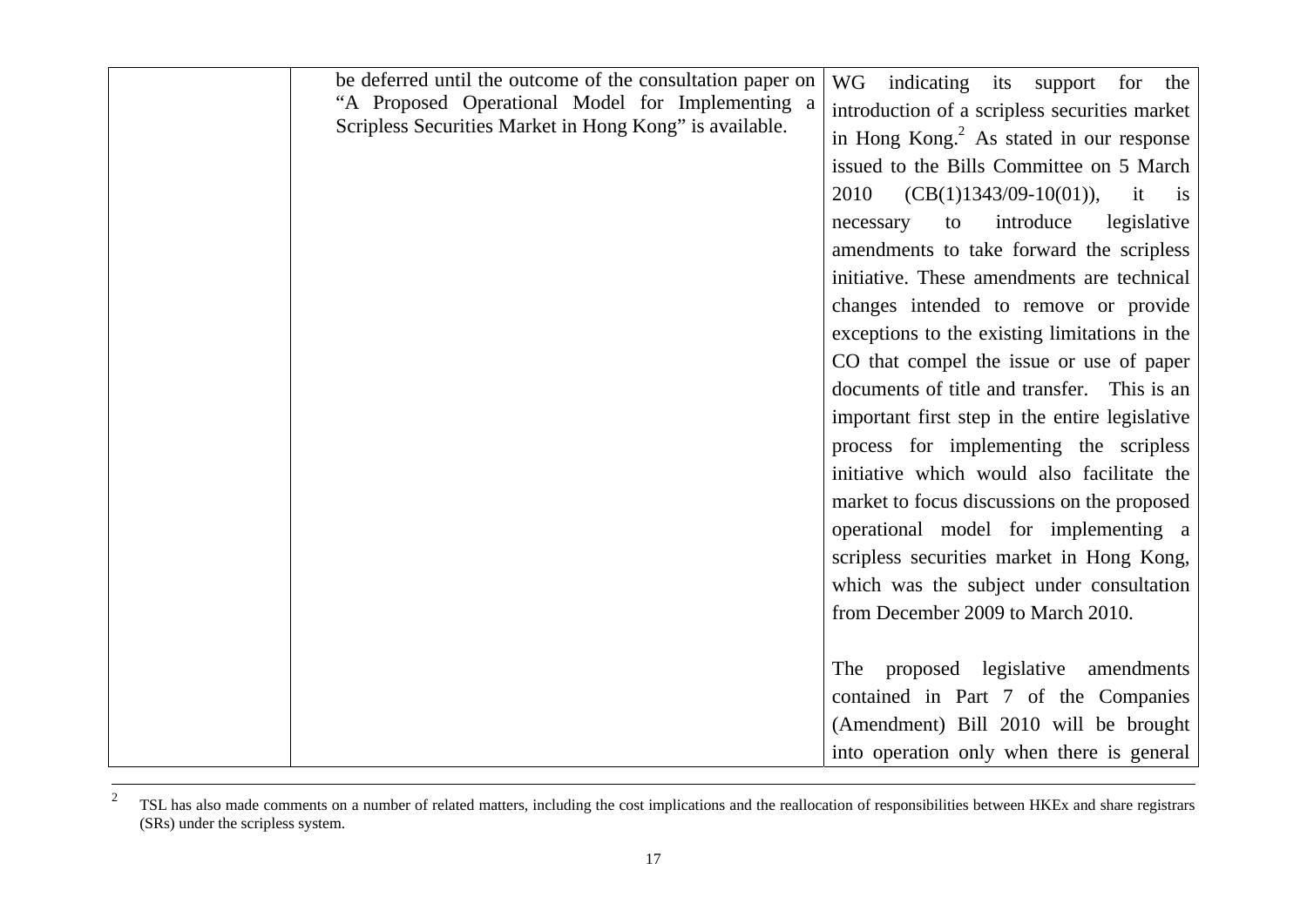|             |                                                                                                                                                                                                                                                   | market consensus on, and readiness to<br>implement,<br>the<br>proposed<br>scripless<br>operational model and would not pre-empt<br>the scripless operational model.<br>We<br>believe that these amendments would help<br>sustain the momentum to take forward this<br>important initiative. Further legislative<br>amendments to the Securities and Futures                                                                                                                                                                           |
|-------------|---------------------------------------------------------------------------------------------------------------------------------------------------------------------------------------------------------------------------------------------------|---------------------------------------------------------------------------------------------------------------------------------------------------------------------------------------------------------------------------------------------------------------------------------------------------------------------------------------------------------------------------------------------------------------------------------------------------------------------------------------------------------------------------------------|
|             |                                                                                                                                                                                                                                                   | Ordinance and the Stamp Duty Ordinance,<br>in addition to those to the CO, will be<br>pursued as necessary when the operational<br>model takes shape.                                                                                                                                                                                                                                                                                                                                                                                 |
| <b>BCC</b>  | Agree to remove obstacles to the introduction of paperless<br>●<br>holdings and transfer of shares and debentures                                                                                                                                 | Noted.                                                                                                                                                                                                                                                                                                                                                                                                                                                                                                                                |
| <b>SCAA</b> | Companies Registry should consider maintaining<br>$\bullet$<br>a<br>real-time update of the information relating to the transfer<br>of shares so that the Registry can provide a more<br>comprehensive profile about a company for public access. | In order to provide a real-time update of the<br>information relating to the transfer of<br>shares, a new obligation will have to be<br>imposed on all companies to make real-time<br>report to the CR whenever there is a<br>transfer of shares in the company. This<br>will result in heavy administrative burden<br>on companies. According to section 98 of<br>the CO, the member of a company or any<br>other person may access the register of<br>members of the company, subject to the<br>payment of prescribed fees and such |